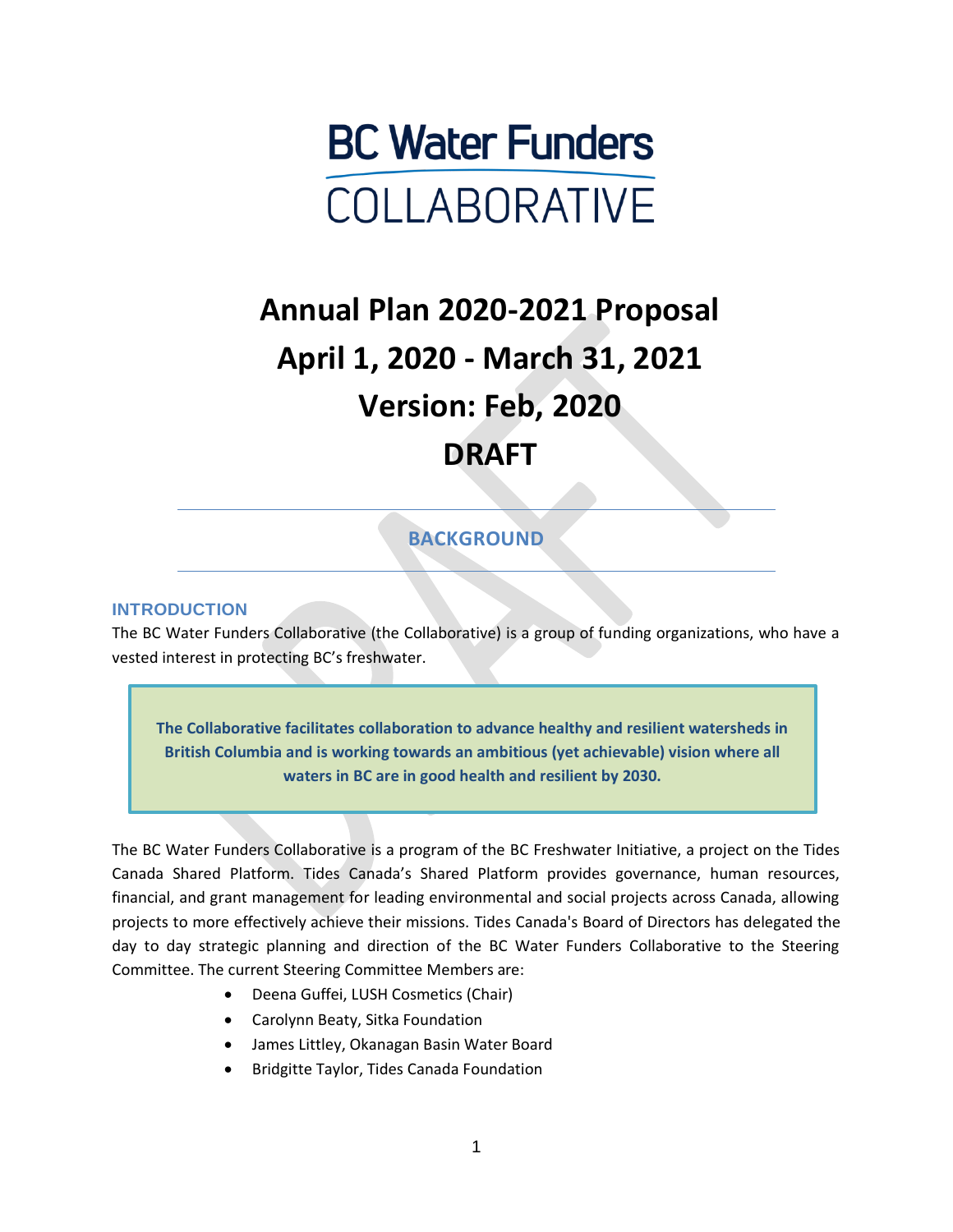The Collaborative was formed in April 2014 to promote strategic collaboration among water funders. The Collaborative is currently comprised of 50 funders from 23 funding organizations, including private foundations, government, quasi-governmental agencies and corporate funders.



## **2019-2020 activities were made possible by the support of our Sustaining Members:**

## **BUILDING ON THE PAST YEAR**

In 2019, the Collaborative developed a Strategic Plan for 2020-2025. The Collaborative's four strategies and midterm (5-yr) indicators of success are set out in the [2020-2025 Strategic Plan.](https://516770cd-2064-473e-935d-36c5d3a8d71f.filesusr.com/ugd/68a8ec_13c9298d9aad45e29b88635ba1c0546f.pdf) The Plan guides Collaborative staff in preparing, implementing, and evaluating Annual Plans. T**he Collaborative's four strategies are:**

## **COLLABORATIVE STRATEGIES**

- 1. **Relationships & Knowledge Sharing:** Relationships, networks, and knowledge-sharing are strengthened among funders, rights holders, stakeholders and decision-makers in the freshwater community.
- 2. **Water Leader's Capacity:** The capacity of freshwater organizations is increased through funder alignment and collaboration.
- 3. **Systems Thinking & Addressing Gaps:** Funders are well-informed about the BC freshwater system and networks. Gaps are identified and actions are undertaken to address them.
- 4. **Assessing Collective Progress:** Collective monitoring and tracking of progress by the BC freshwater community is enabled by funders.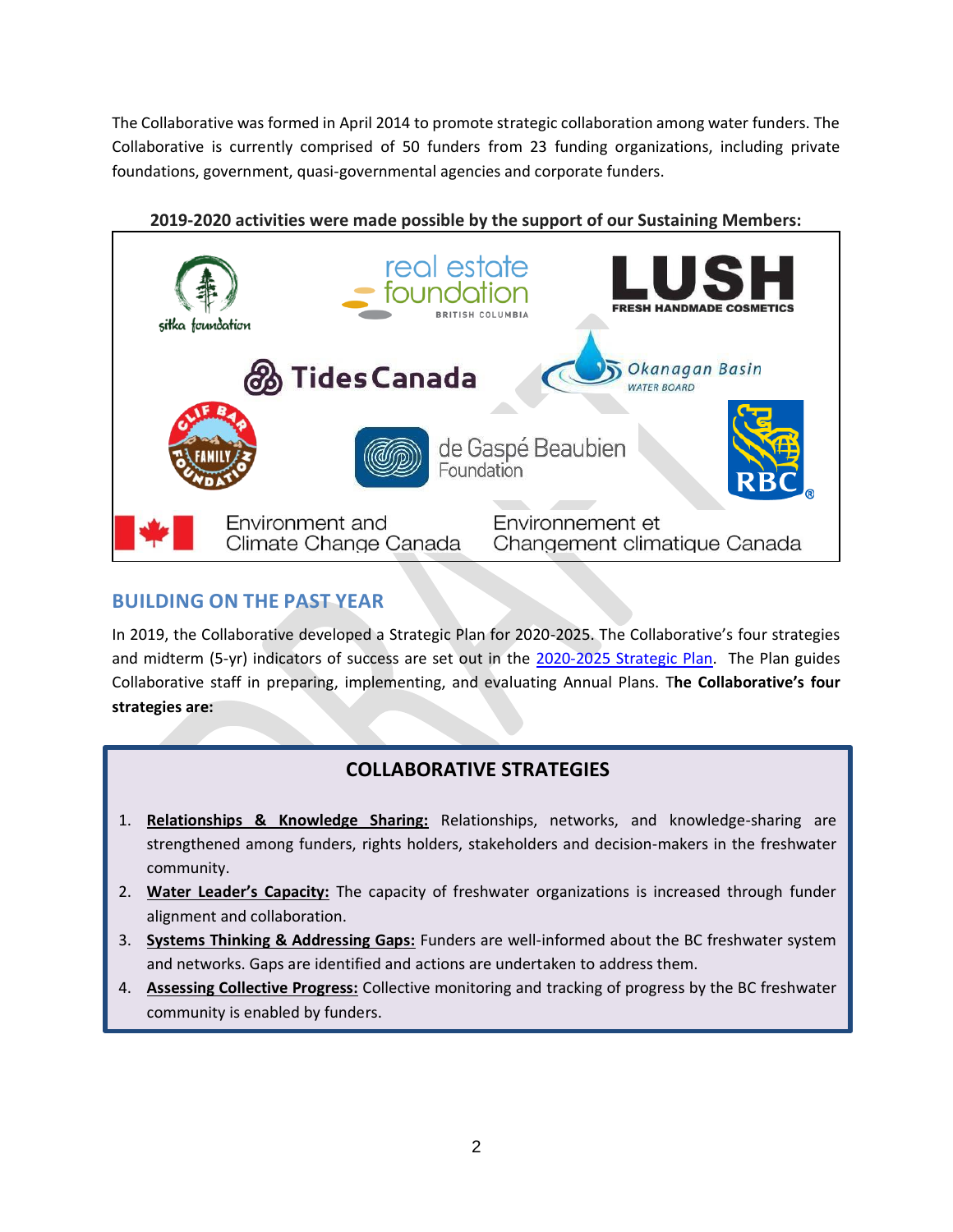The following **proposed strategic activities** are derived from the recommendations in the Collaborative's 2019-2020 Annual Report.

## **2020-2021 PRIORITIES**

- 1. **Workshops, Socials & Communications:** Continue to provide the same level of core activities including high-quality communications, two workshops and one social. Ensure the Water Funders have a presence and a role at Watersheds 2020.
- 2. **Administrative Efficiencies Working Group:** Develop a working group to explore and advance opportunities for aligning funder processes, starting with ways to align funder reporting.
- 3. **Collective Progress-Tracking:** Scope opportunities and develop a work plan in partnership with the Water Leaders Network for "Tracking Collective Progress/Impact" in BC water work.
- 4. **Decolonizing Work:** Facilitate opportunities for funder-education about decolonizing philanthropy and continue to learn from Indigenous peoples on how the Collaborative can best support, engage and learn from Indigenous communities. Strengthen understanding of the implications of B.C.'s new Declaration on the Rights of Indigenous Peoples Act (DRIPA).

## **ANNUAL PLAN**

The following table highlight priorities and deliverable in accordance with each strategic activity. Detail about the staff operational workplan can be found in **Appendix A: Staff Operational Activities.**

| <b>Strategic</b><br><b>Activity</b>                         | <b>Strategies</b><br><b>Applied</b>                            | <b>Priorities</b>                                                                                                                                                                                                                                                                                                                                                                                                                                                                                                                                                                                                                                                                                                                                                     | <b>Deliverables</b>                                                                                                                                                                                                                                                        |
|-------------------------------------------------------------|----------------------------------------------------------------|-----------------------------------------------------------------------------------------------------------------------------------------------------------------------------------------------------------------------------------------------------------------------------------------------------------------------------------------------------------------------------------------------------------------------------------------------------------------------------------------------------------------------------------------------------------------------------------------------------------------------------------------------------------------------------------------------------------------------------------------------------------------------|----------------------------------------------------------------------------------------------------------------------------------------------------------------------------------------------------------------------------------------------------------------------------|
| Workshops,<br><b>Socials &amp;</b><br><b>Communications</b> | Relationships<br>& Knowledge<br>Sharing<br>Systems<br>Thinking | Provide opportunities for relationship building,<br>$\bullet$<br>networking and outreach to new members.<br>Increase shared understanding of member's<br>$\bullet$<br>grants and priorities<br>Maintain active participation of current funders in<br>$\bullet$<br>Collaborative activities.<br>Create opportunities for water leaders (including<br>$\bullet$<br>First Nations), the Province, and water funders to<br>discuss BC freshwater protection strategies.<br>Coordinate knowledge-building and information<br>$\bullet$<br>sharing regarding the emerging networks within<br>the freshwater ecosystem as well as the following<br>priority subject areas: Policy Innovation, Place-<br>based Watershed Governance, People, and<br>Pooling Water Knowledge. | 2 in-person<br>$\bullet$<br>funder<br>workshops<br>(Spring and Fall)<br>1 joint<br>$\bullet$<br>leader/funder<br>workshop<br>session or social<br>(Fall)<br>At least 10 active<br>$\bullet$<br>funder members<br>attending<br>workshops<br>2 newsletters<br>Active website |

**Appendix B: Evaluation Matrix** outlines the 2020-2021 Evaluation Metrics and Indicators of Success.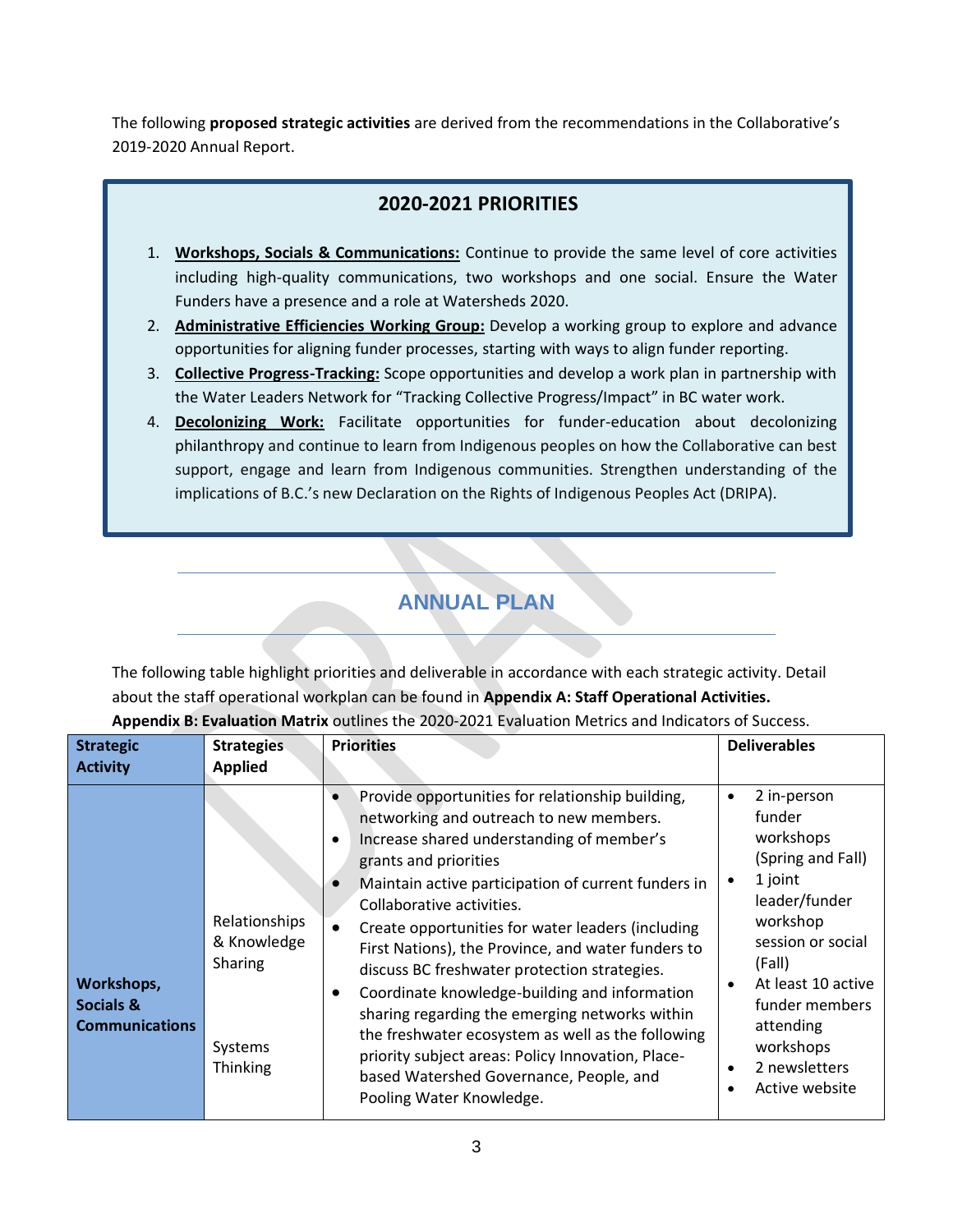| <b>Administrative</b><br><b>Efficiencies</b><br><b>Working Group</b> | Relationships<br>& Knowledge<br>Sharing<br>Increasing<br>Leaders'<br>Capacity                     | Formalize and support the Working Group to<br>$\bullet$<br>identify and pilot align funder admin and<br>reporting processes.<br>Collect leader and funder feedback on pilot<br>$\bullet$<br>initiatives.                                                                                                                                                                                                              | <b>Working Group</b><br>$\bullet$<br><b>Activities</b><br>communicated<br>to entire<br>membership<br>2-3 funder<br>meetings                                                                       |
|----------------------------------------------------------------------|---------------------------------------------------------------------------------------------------|-----------------------------------------------------------------------------------------------------------------------------------------------------------------------------------------------------------------------------------------------------------------------------------------------------------------------------------------------------------------------------------------------------------------------|---------------------------------------------------------------------------------------------------------------------------------------------------------------------------------------------------|
| <b>Collective</b><br><b>Progress-</b><br><b>Tracking</b>             | Systems<br>Thinking &<br>Addressing<br>Gaps<br>Assessing<br>Collective<br>Progress                | Develop and implement framework for addressing<br>$\bullet$<br>gaps in freshwater ecosystem<br>Scope opportunities, role and capacity for a<br>$\bullet$<br>partnership with the Water Leader's network to<br>track collective progress<br>Formalize and support a Working Group<br>$\bullet$<br>Scope feasibility and desirability of Social Network<br>$\bullet$<br>Analysis with funders and Water Leaders Network | <b>Working Group</b><br>Activities<br>communicated<br>to entire<br>membership<br>2-3 funder<br>meetings                                                                                           |
| <b>Decolonizing</b><br><b>Work</b>                                   | Relationships<br>& Knowledge<br>Sharing<br>Informs<br>Administrative<br><b>Efficiencies</b><br>WG | Deepen our collective understanding of<br>$\bullet$<br>Indigenous approaches to freshwater protection<br>and opportunities to support Indigenous capacity<br>building<br>Create opportunities for funders to learn about<br>$\bullet$<br>decolonizing philanthropy<br>Outreach to indigenous funders and indigenous<br>$\bullet$<br>communities                                                                       | 1 funder<br>$\bullet$<br>education<br>session<br>(summer)<br>Ensure<br>$\bullet$<br>Indigenous<br>governments are<br>informed about<br>the Collaborative<br>and water<br>funding<br>opportunities |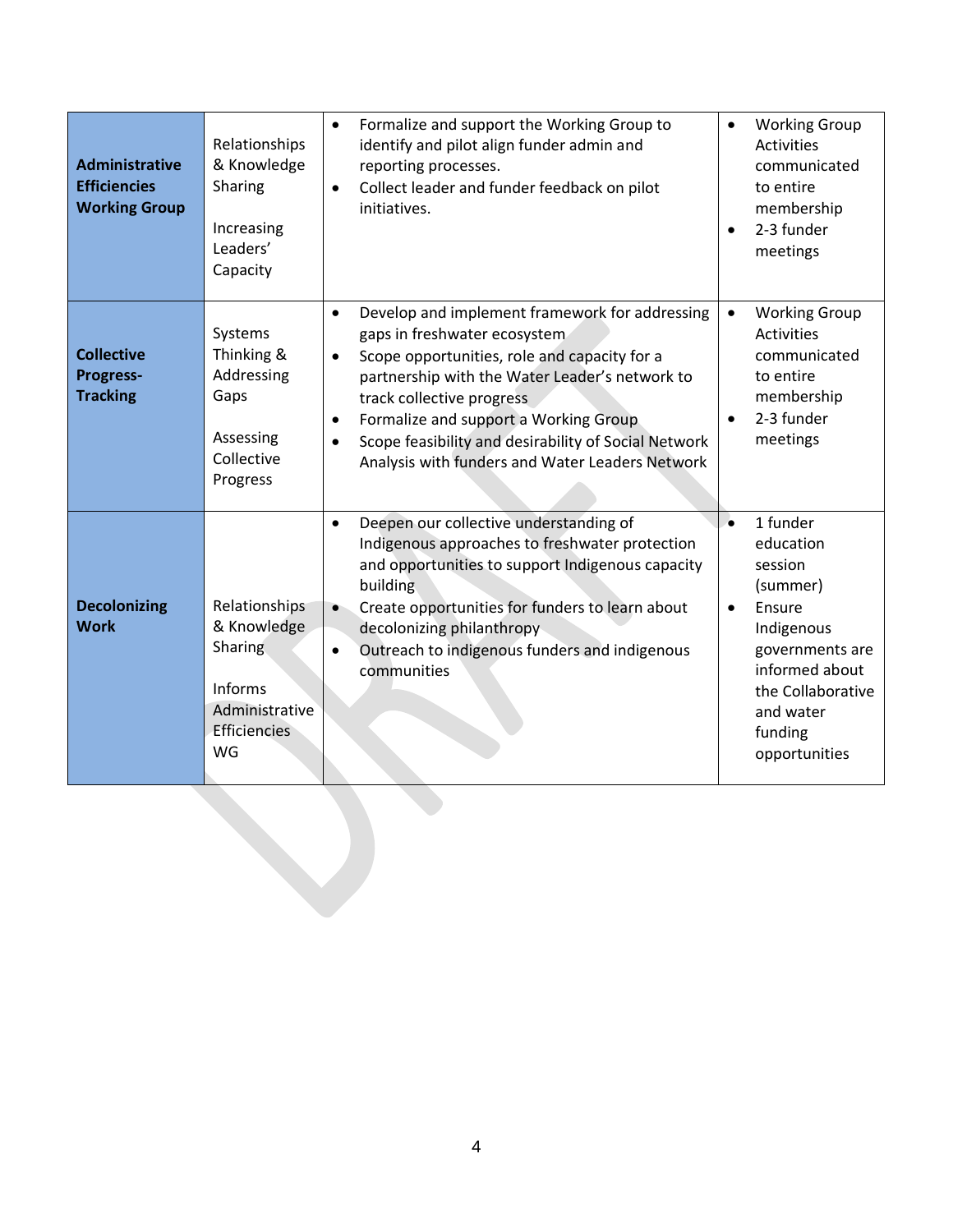| <b>Activity</b>                                              | <b>Budget</b> | <b>Notes</b>                                                                                                                                                                                                                                                                                                                                                                                                                                                                                                                                                                                                      |
|--------------------------------------------------------------|---------------|-------------------------------------------------------------------------------------------------------------------------------------------------------------------------------------------------------------------------------------------------------------------------------------------------------------------------------------------------------------------------------------------------------------------------------------------------------------------------------------------------------------------------------------------------------------------------------------------------------------------|
| <b>Staff Costs</b><br>(inc. all<br>MERCs)                    | \$60,000      | Coordination includes organizing/facilitating strategic meetings, working<br>groups, webinars, steering committee calls, recruitment, coordination with<br>Legacy Fund & diverse water leaders, outreach, evaluation, reporting,<br>communications & information sharing.                                                                                                                                                                                                                                                                                                                                         |
| Workshops,<br>Socials and<br>Working<br>Groups               | \$12,000      | To cover the cost of Spring Funders Workshop (\$2500), Fall Funders<br>Workshop (\$2500), Catalyzing Working Group meetings (\$4000), 1 joint<br>social or workshop in Fall 2020 (\$3000). Budget includes venue costs,<br>catering and meeting materials.                                                                                                                                                                                                                                                                                                                                                        |
| Resource<br><b>Guests Travel</b><br>&<br>Honorariums         | \$3,000       | Budget to bring in resource people (eg. facilitators) to funder meetings<br>and/or provide honoraria for presenters.                                                                                                                                                                                                                                                                                                                                                                                                                                                                                              |
| Office<br>Expenses                                           | \$2,200       | Phone, internet, tax, insurance, website and email hosting, technology<br>licensing, phone, skype, printing                                                                                                                                                                                                                                                                                                                                                                                                                                                                                                       |
| <b>Staff Travel &amp;</b><br>Expenses                        | \$8000        | For staff travel and expenses including Project Director, Program Manager<br>and Program Coordinator (increased due to Watersheds2020 location)                                                                                                                                                                                                                                                                                                                                                                                                                                                                   |
| Sub-total                                                    | \$85,200      |                                                                                                                                                                                                                                                                                                                                                                                                                                                                                                                                                                                                                   |
| Overhead<br>Allocation<br>12%                                | 11,618        | <b>Tides Canada Shared Platform Administration Costs</b>                                                                                                                                                                                                                                                                                                                                                                                                                                                                                                                                                          |
| SUB-TOTAL<br>(CORE)<br><b>BUDGET</b>                         | \$96,818      |                                                                                                                                                                                                                                                                                                                                                                                                                                                                                                                                                                                                                   |
| <b>Additional</b><br>working with<br>Water<br><b>Leaders</b> | \$10,000      | Possible workshop with SC and core leaders on shared indicators &<br>$\bullet$<br>social network analysis (\$2000).<br>Possibly to hire consultant or increase staff time for social network<br>analysis and/or collective progress-tracking (\$2500).<br>Additional time to foster alignment of applications and reporting as<br>time permits to identify leader-funder administrative efficiencies<br>( \$2500).<br>Funder education around decolonizing philanthropy (\$3000)<br>Additional strategic advancements as time, funding and opportunity<br>$\bullet$<br>allows. Includes 12% administration costs. |
| <b>TOTAL</b><br><b>ANNUAL</b><br><b>BUDGET</b>               | \$106,818     |                                                                                                                                                                                                                                                                                                                                                                                                                                                                                                                                                                                                                   |

#### **BC WATER FUNDERS COLLABORATIVE BUDGET 2020-2021**

#### **NOTES:**

- In Spring 2020, the Collaborative will be implementing mandatory membership fees in order to ensure sustainable funding for its multi-year strategic plan. It is recognized that this may impact the Collaborative's composition and additional membership outreach may be needed to successfully implement this transition.
- Watersheds2020 in taking place in the Skeena in Fall 2020, it is anticipated this may impact attendance by both leaders and funders and will impact planning of the Fall Workshop and Social. It is also anticipated that Collaborative staff travel expenses will be increased in 2020 to allow staff to participate.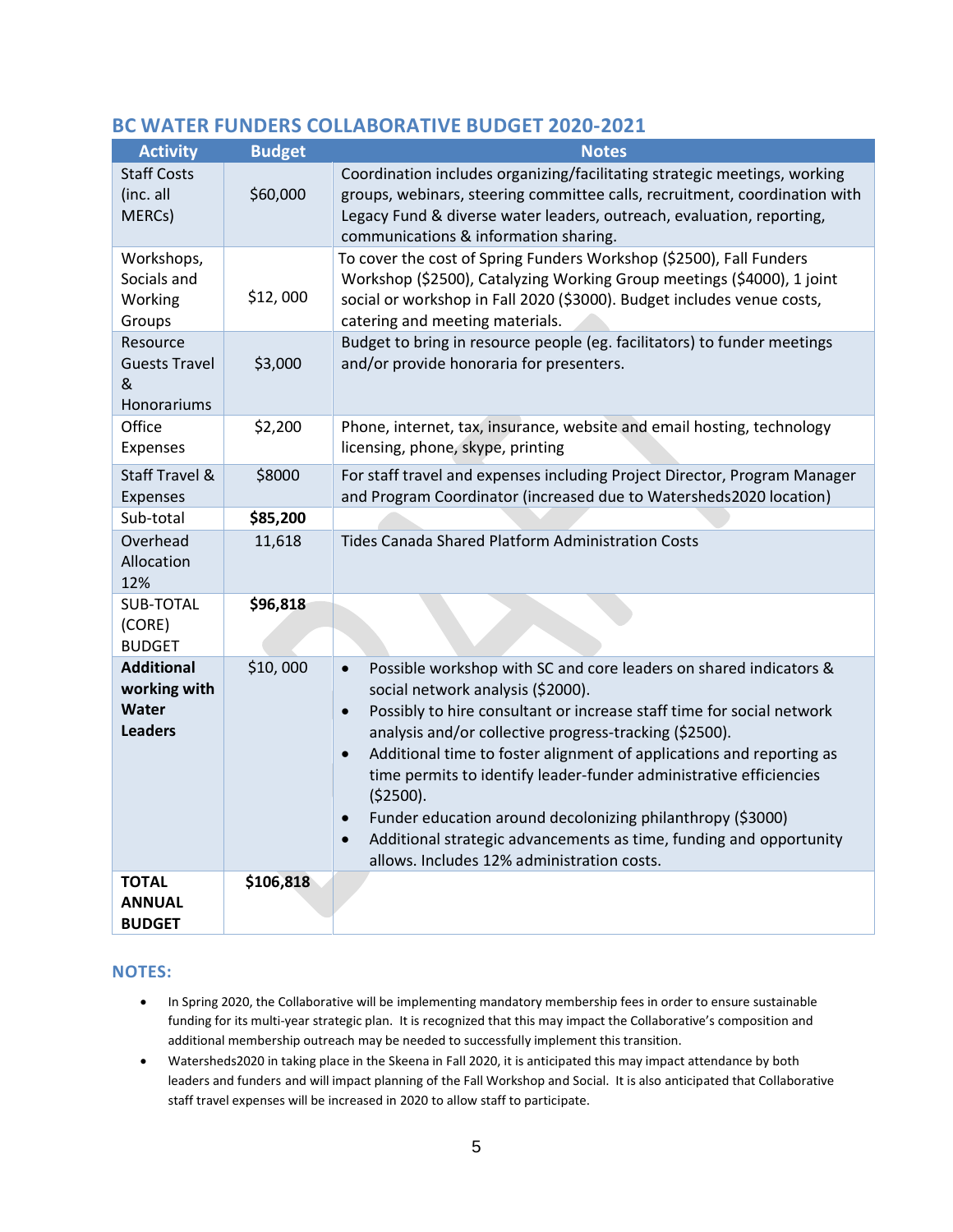Beginning April 1<sup>st</sup>, 2020, a financial resource contribution will be required to participate in Collaborative working groups and workshops. There are two ways to financially support the Collaborative:

- **Membership Fees:** Members can support the work of the Collaborative through an annual membership fee of \$2500 (Stream Member), \$5000 (River Member) or \$7500 (Watershed Member).
- **Sustaining Member Grants:** Member organizations can provide grants to the Collaborative (\$10,000 +) to support the delivery of the Annual Plan or to sponsor specific Collaborative activities, projects or events.

Members' logos are featured (with permission) in Collaborative events and materials including the Collaborative's website: [www.bcwaterfunders.org.](http://www.bcwaterfunders.org/) For more information or to make your organization's financial contribution please contact Jennifer Archer, Program Manager [\(jennifer@bcwaterfunders.org\)](mailto:jennifer@bcwaterfunders.org) or Tim Morris, Project Director [\(tim@bcwaterfunders.org\)](mailto:tim@bcwaterfunders.org).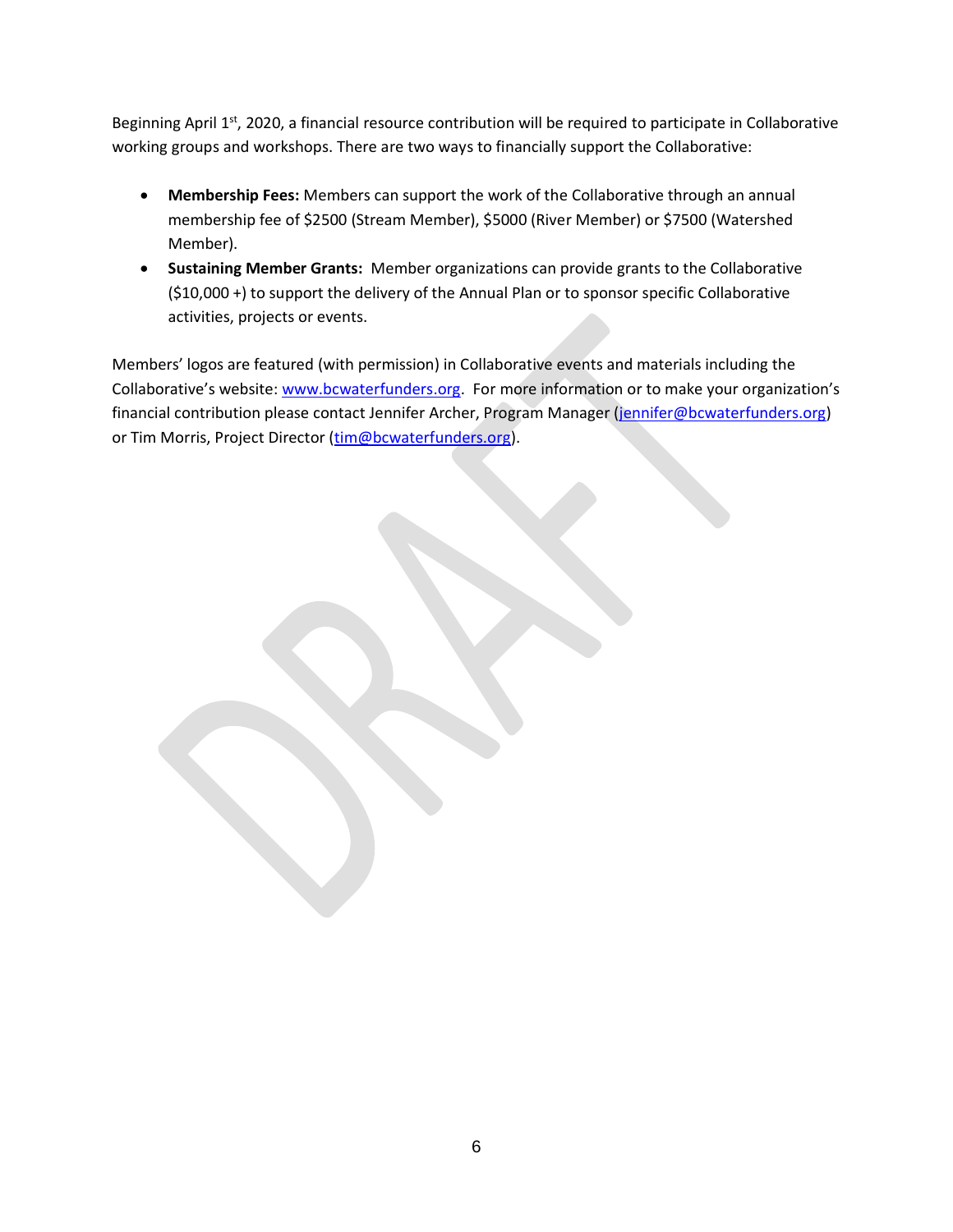## **APPENDIX A: STAFF OPERATIONAL ACTIVITIES**

| <b>Organize Funder</b>                                                                     | One In-person Spring Funder Workshop in May<br>$\bullet$                                                                                                                                                                                                                                                                                                                                                                                                                                                   |
|--------------------------------------------------------------------------------------------|------------------------------------------------------------------------------------------------------------------------------------------------------------------------------------------------------------------------------------------------------------------------------------------------------------------------------------------------------------------------------------------------------------------------------------------------------------------------------------------------------------|
| <b>Workshops</b>                                                                           | One In-person workshop in Fall 2020 (Scope leader capacity for joint workshop at Watersheds 2020)<br>$\bullet$<br>Organize for resource guests to present at in-person meetings<br>$\bullet$                                                                                                                                                                                                                                                                                                               |
| <b>Organize Social</b>                                                                     | Coordinate a Fall 2020 Social for Water Funders and Water Leaders (eg. Watersheds 2020)<br>$\bullet$                                                                                                                                                                                                                                                                                                                                                                                                       |
| <b>Coordinating</b><br><b>Steering</b><br><b>Committee</b>                                 | Host meetings as necessary (3-5 times per year)<br>$\bullet$<br>Develop annual plans, lead evaluation and review of group outcomes                                                                                                                                                                                                                                                                                                                                                                         |
| <b>Coordinate</b><br><b>Working Groups</b>                                                 | Schedule and host conference calls<br>$\bullet$<br>Support follow-up communications and strategic opportunities identified by the Water Monitoring &<br>$\bullet$<br>Reporting Group and new working groups (Leader's Administrative Efficiencies and Collective Progress<br>Tracking)<br>Support development of the new working groups. As needed to developing strategies, budgets and<br>$\bullet$<br>proposals and seek capacity to implement workplans                                                |
| <b>Leader Relations</b>                                                                    | Maintain and update of the "Water Funders: Funds & Priorities" resource for funders and leaders<br>$\bullet$<br>Ensure Collaborative is well represented at Watersheds2020 and keep funders informed with ways to<br>$\bullet$<br>participate or contribute to event.<br>Participate as a member of the Core Water Leaders Network<br>$\bullet$                                                                                                                                                            |
| <b>Facilitate</b>                                                                          | BC Water Funders E-Newsletter 1-3 times per year as needed<br>$\bullet$                                                                                                                                                                                                                                                                                                                                                                                                                                    |
| <b>Regular</b><br><b>Communications</b>                                                    | Ongoing updates and information sharing<br>٠<br>BC Water Funders website kept up to date to provide access to up-to-date governing documents, past<br>$\bullet$<br>reports, summaries and newsletters                                                                                                                                                                                                                                                                                                      |
| <b>Outreach &amp;</b><br><b>Recruitment</b>                                                | Calls and meetings as needed to facilitate ongoing outreach to current and prospective funders about<br>$\bullet$<br>Collaborative membership and activities.<br>Attracting more industry funders, government funders, indigenous funders and funders from related<br>$\bullet$<br>sectors, when time allows<br>Maintain active participation of current funders in Collaborative in-person activities (not aiming to<br>increase engagement this year due to implementation of mandatory membership fees) |
| <b>Fundraising</b>                                                                         | Develop multi-year sustainable funding strategy for Collaborative to align with multi-year Strategic Plan<br>$\bullet$<br>Engage funders to support the BC Waters Funders Collaborative's funding needs (Grants and<br>٠<br>Membership fees)                                                                                                                                                                                                                                                               |
| <b>Support Funder</b><br><b>Relationship</b><br><b>Building &amp;</b><br><b>Engagement</b> | Calls and meetings as needed with diverse water leaders and funders to facilitate coordination of<br>$\bullet$<br>Collaborative activities with water leaders' initiatives and provide regular communications updates to<br>Collaborative<br>Facilitate connections, communications and strategic funding collaboration between funders with<br>common interests<br>Support development of additional working groups as needed to developing strategies, budgets and<br>proposals                          |
| <b>Government</b><br><b>Relations</b>                                                      | Calls/in-person meetings, as needed, with representatives of the Province to support alignment of<br>$\bullet$<br>activities and identify potential Collaborative funding opportunities                                                                                                                                                                                                                                                                                                                    |
| <b>Evaluation &amp;</b><br><b>Reporting</b>                                                | Create event summary reports<br>٠<br>Collect funder feedback and funding data<br>٠<br>Assess progress on strategies in the 2020-2025 Strategic Plan<br>Compile final report for the year                                                                                                                                                                                                                                                                                                                   |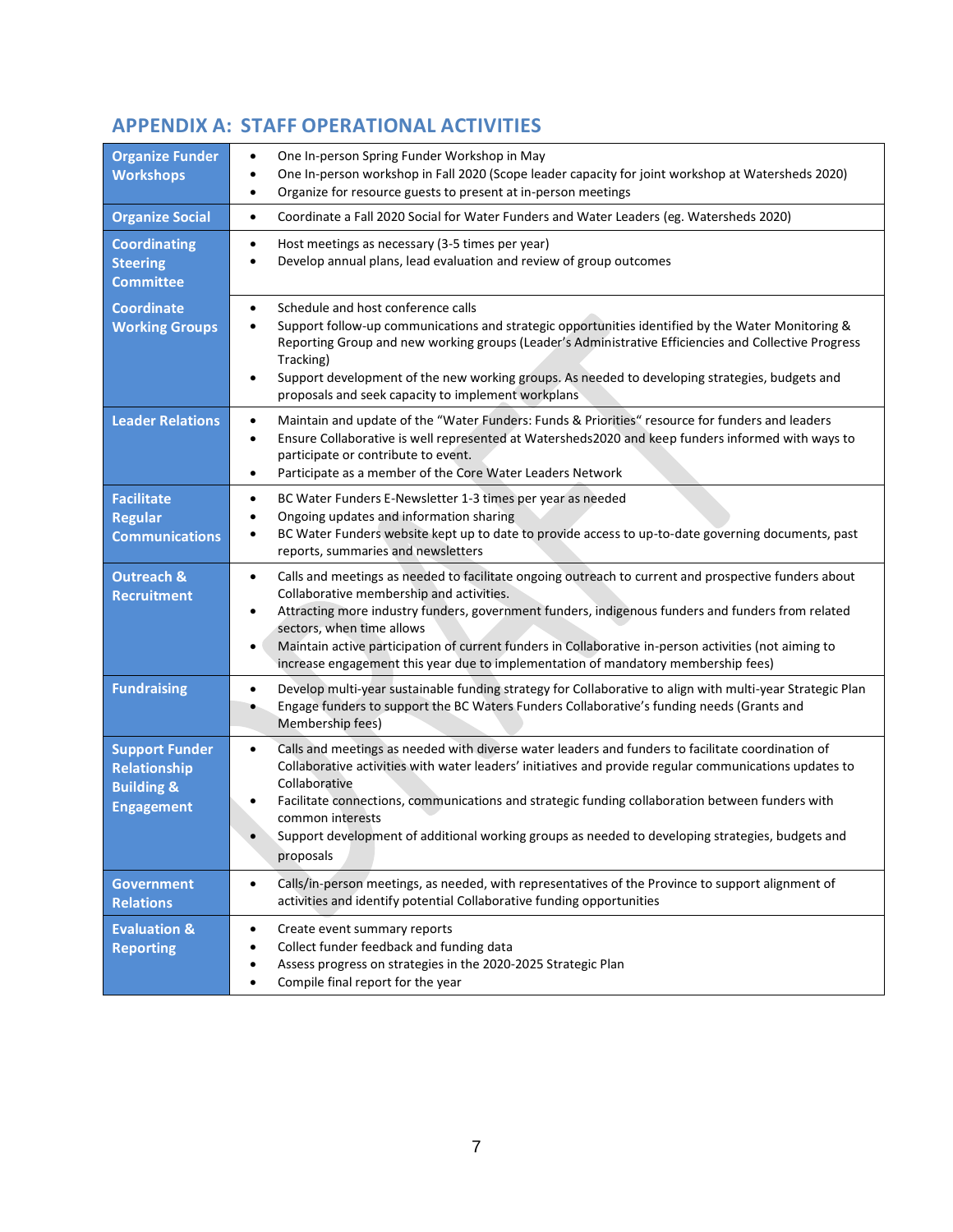## **APPENDIX B: EVALUATION METRICS AND INIDICATORS OF SUCCESS**

| <b>Strategy 1: Building Relationships &amp; Knowledge Sharing</b> |                                                                       |  |
|-------------------------------------------------------------------|-----------------------------------------------------------------------|--|
| <b>Metric</b>                                                     | <b>Metric Target</b>                                                  |  |
| Workshops                                                         | 2 workshops                                                           |  |
| Field trip                                                        | 1                                                                     |  |
| Attendees at workshops                                            | 10                                                                    |  |
| <b>Engaged funders</b>                                            | 12                                                                    |  |
| Virtual meetings of funders                                       | 2                                                                     |  |
| <b>Newsletters</b>                                                | $\mathfrak{D}$                                                        |  |
| Diversity of connections at                                       | 4 types of funders (government, private, corporate and trusts/boards) |  |
| workshops                                                         |                                                                       |  |
|                                                                   | 10 Water Leaders and First Nations Leaders at social                  |  |
| Depth of funder                                                   | 6 Funders involved in new working groups                              |  |
| engagement                                                        |                                                                       |  |

#### **Annual Metrics April 1st, 2020 - March 31st, 2021**

**All Dealers** 

| Strategy 2: Increasing Water Leader's Capacity (focusing on admin efficiencies in 2020) |                       |  |
|-----------------------------------------------------------------------------------------|-----------------------|--|
| <b>Metric</b>                                                                           | <b>Metric Target</b>  |  |
| Working group on admin efficiencies                                                     | Scope funder interest |  |
| Shared reporting pilots                                                                 | 1 Pilot completed     |  |
| Working group action plan for 2020                                                      | Implemented           |  |
| Annual evaluation/report on progress and key                                            | Complete              |  |
| learnings                                                                               |                       |  |

**The Second Second** 

| <b>Strategy 3: Systems Thinking &amp; Addressing Gaps</b> |                          |  |
|-----------------------------------------------------------|--------------------------|--|
| <b>Metric</b>                                             | <b>Metric Target</b>     |  |
| \$ funding or key activities (eg. new working groups)     | \$10 0000                |  |
| to address gaps ID'd                                      |                          |  |
| # gaps previously addressed ID'd                          | Document success to date |  |
| Collaborative Gap ID framework formalized                 | Achieve                  |  |
| Gap ID framework utilized by funders to ID 2-3 gaps       |                          |  |

| <b>Strategy 4: Assessing Collective Progress</b> |                         |  |
|--------------------------------------------------|-------------------------|--|
| <b>Metric</b>                                    | <b>Metric Target</b>    |  |
| 2021 Workplan developed                          | Completed               |  |
| Social Network Analysis                          | Initial data collected. |  |